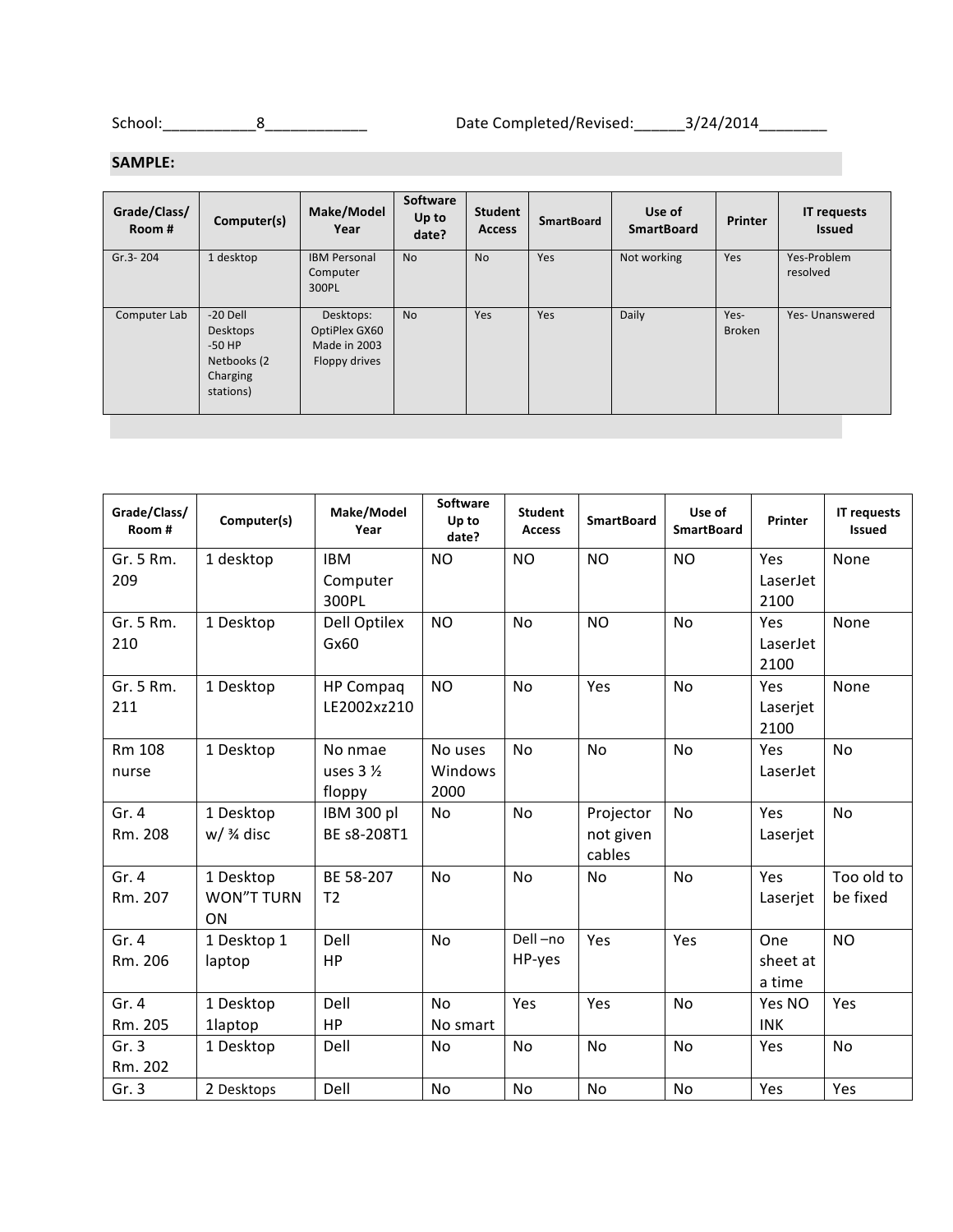| Rm. 201   | 1 Doesn't                         | HP                     |           |         |           |     | No INK          |            |
|-----------|-----------------------------------|------------------------|-----------|---------|-----------|-----|-----------------|------------|
|           | work                              |                        |           |         |           |     |                 |            |
| Resource  | 2 Desktop                         | Dell                   | <b>No</b> | Yes     | Yes       | Yes | Yes             | No         |
| Rm.       | 1 laptop                          | Thinkpad               |           |         |           |     |                 |            |
| Tech lab  | 1 teacher                         | Thinkpad               | Windows   | Yes     | Yes       | Yes | No              | At least a |
| Rm. 204   | laptop                            |                        | 7 needs   |         |           |     |                 | dozen not  |
|           | 36 netbooks                       | HP                     | updates   |         |           |     |                 | addressed  |
| Gr.1      | 1 Desktop                         | IBM 300PL              | No        | No      | No        | No  | Yes NO          | Yes        |
| Rm. 104   |                                   |                        |           |         |           |     | <b>INK</b>      |            |
| Gr. 1     | 2 Desktops                        | IBM 300PL              | No        | Yes     | No        | No  | Yes No          | Yes        |
| Rm.103    | 1 with no mouse<br>and slow /weak | Dell Gx60              |           | when    |           |     | <b>INK</b>      |            |
|           | internet                          |                        |           | Dell    |           |     |                 |            |
|           |                                   |                        |           | works   |           |     |                 |            |
| Gr. 1     | 2 Desktops                        | <b>IBM 300PI</b>       | <b>No</b> | Yes     | <b>No</b> | No  | Yes             | No         |
| Rm. 102   |                                   | Dell                   |           | when    |           |     | Jams            |            |
|           |                                   |                        |           | Dell    |           |     | after 8         |            |
|           |                                   |                        |           | works   |           |     | copies          |            |
| Gr. 1     | 2 Desktops                        | Dell-doesn't           | Yes       | No      | No laptop | No  | No              | Yes        |
| Rm. 101   |                                   | work                   |           |         |           |     |                 |            |
|           |                                   | Dell-yes               |           |         |           |     |                 |            |
| Gr.2      | 2 Desktops                        | IBM-                   | <b>No</b> | Yes on  | <b>No</b> | No  | Yes             | No         |
| Rm. 105   | 1 with no<br>internet             | P3650117<br>Dell Gx660 |           | 1       |           |     | jams<br>often   |            |
|           | connection                        |                        |           |         |           |     |                 |            |
| Speech    | $\mathbf{1}$                      | <b>HP Probook</b>      | Yes       | No      | <b>No</b> | No  | Yes-No          | No         |
| $Rm.1-A$  | laptop(travel)                    | Desktop no             | ?         | ŗ       |           |     | toner           |            |
|           | 1 desktop(not                     | name                   |           |         |           |     |                 |            |
|           | used)                             |                        |           |         |           |     |                 |            |
| Rm. 001   | 2 laptops                         |                        | Yes on    | Yes     | Yes       | Yes | Yes No          | Yes-       |
|           | $\mathbf{1}$                      |                        | Laptop    |         |           |     | toner           | Speakers   |
|           | w/Smartboard                      |                        |           |         |           |     |                 | and toner  |
|           | 1 Desktop                         |                        |           |         |           |     |                 |            |
| Gr.3      | Desktop                           |                        | No        | No      | Yes       | Yes | Yes No          |            |
| Rm. 109   |                                   |                        |           |         |           |     | toner           |            |
| Rm. 004   | Desktop                           |                        | Yes       | No      | No        | No  | No              |            |
| Kinder    |                                   |                        |           |         |           |     |                 |            |
| Rm. 003   | Desktop                           | Windows 97             | No        | Yes     | No        | No  | Yes No          |            |
| Kinder    |                                   |                        |           |         |           |     | ink             |            |
| Rm. 002   | Desktop                           |                        | No        | No      | No        | No  | Yes             |            |
| Kinder    |                                   |                        |           |         |           |     |                 |            |
| Rm. 013   | <b>NO</b>                         |                        | No        | No      | No        | No  | Yes             | Yes        |
| $SLD$ k-2 | Doesn't work                      |                        |           |         |           |     | doesn't         |            |
|           |                                   |                        |           |         |           |     | work            |            |
| Rm. 114   | Laptop                            | Thinkpad               | MS2010    | Yes     | No        | No  | Yes             |            |
| SLD Gr3-5 |                                   |                        |           | Old     |           |     | Broken<br>since |            |
|           |                                   |                        |           | Desktop |           |     | Sept. Just      |            |
|           |                                   |                        |           |         |           |     | fixed           |            |